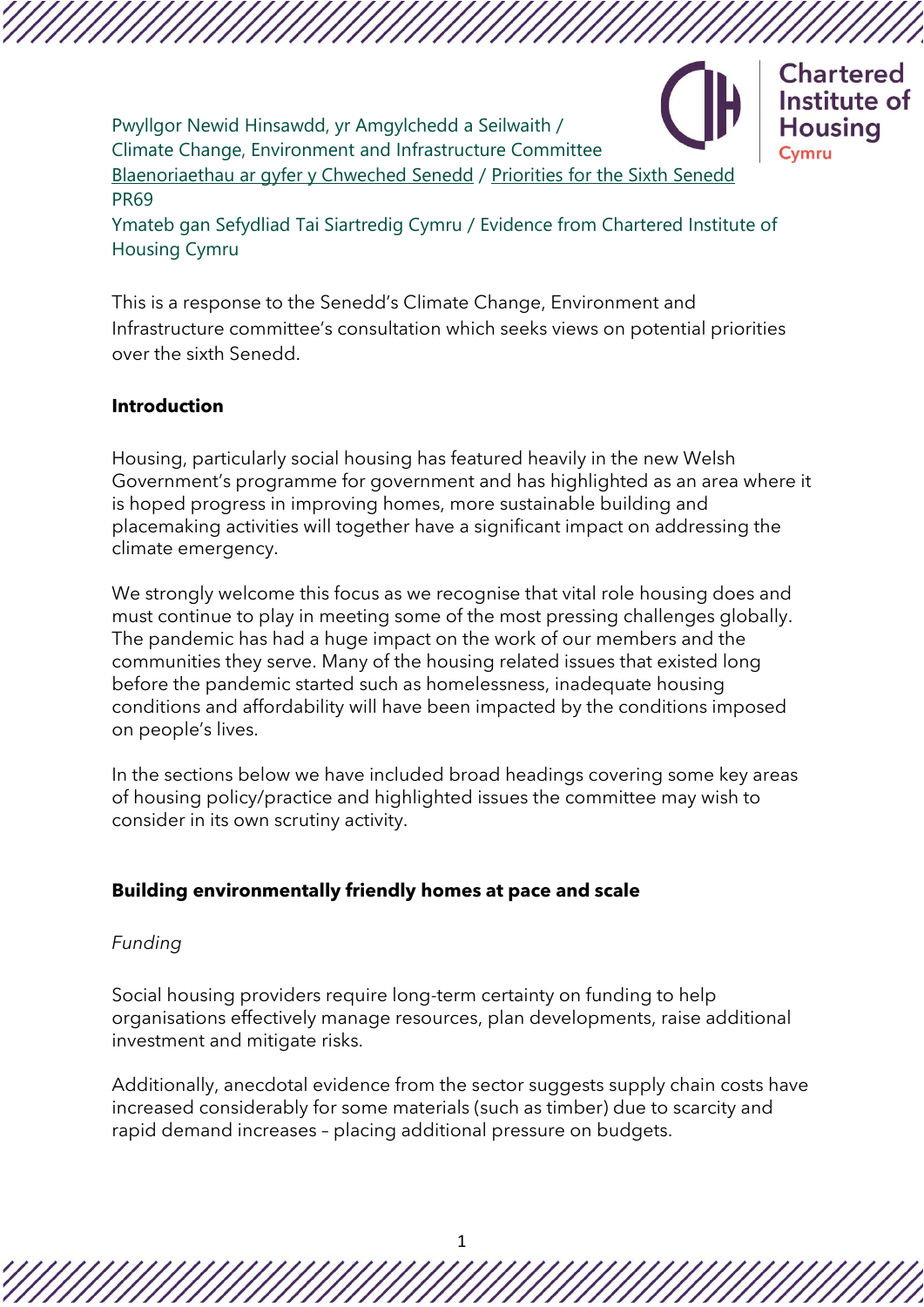Within this same context, social housing providers are considering how to invest the levels needed to decarbonise existing homes and begin planning to adopt a new building



Chartered Institute of Housina

safety regime (something that we strongly support). Investment in the sector would provide a stronger basis upon which to make progress in areas such as these. But the short-term nature of government funding at present can act to limit the ambition of the sector – greater long-term certainty on grant funding is needed

### **Key Questions**

- **Is the level of financial support to the sector from the Welsh Government sufficient to deliver the level of output required to meet the low-carbon social housing target?**
- **What more could be done to attract investment in to the sector, particularly from investors seeking to fund activity that scores highly on environmental sustainability?**

# *Infrastructure and skills*

The Welsh Government's recently announced 20,000 low carbon social housing target represents an ambitious step forward in the delivery of environmentally friendly social homes. If the anticipated housing output for 2020/21 is achieved, that will see 4000 affordable homes delivered, a sharp uptick on the average annual output. Whilst being a mark of progress in itself, that puts into sharp focus the scale of the challenge with the new target demanding that achievement annually, and more narrowly including social housing, whereas the previous target has been supported by a large proportion of Help to Buy and homes built at intermediate rent.

Whilst we agreed with the renewed focus on social housing there are some significant questions that anchor the sector's ambition and ability to meet this in practice. We know that for example Modern Methods of Construction have a huge role to play and when implemented at scale could be transformative for the way we deliver energy efficient homes at scale, and have considerable benefits to the economic prospects of local areas. But with growth in the industries falling under the MMC banner – such as Off-Site Manufacturing still being in its infancy in Wales there is a lack of market competition (decreasing incentives to drive down costs and hindering greater economies of scale). In tandem there is further activity needed to reassure lenders investing in homes built through MMC, and the public as consumers over the efficiency, and overall quality of homes produced in this way if we are to see meaningful steps taken to change how we deliver and live in our homes.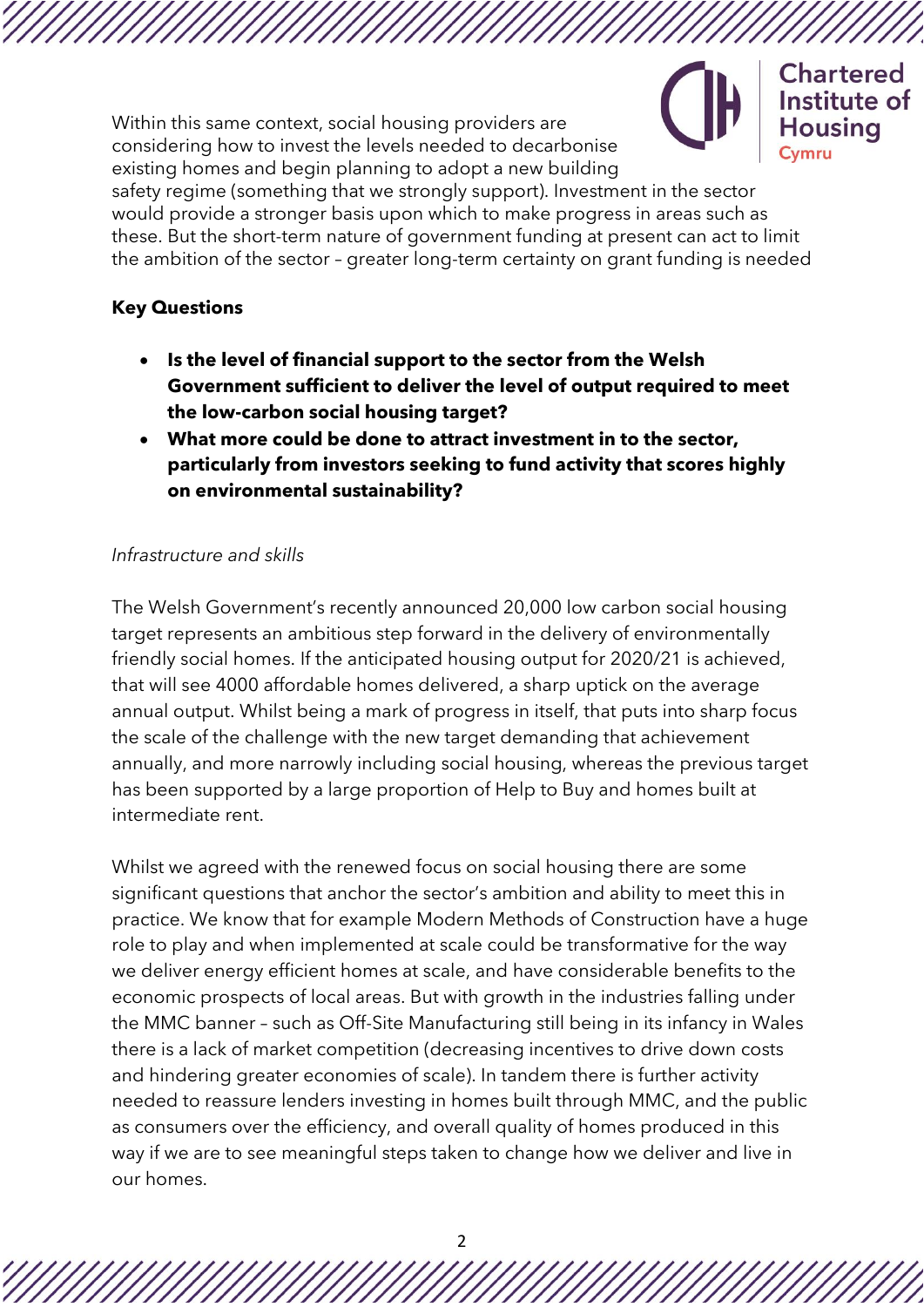**Chartered** Institute of Housina

The green skills gap also poses a huge challenge to the sector. At a time where the ambition is to increasingly build sustainably, using new technology/materials there is a shortage of skills needed to deliver, and service this activity – for both new and existing homes. Despite strong agreement with the vision set out in the programme for government, we do have concerns that a lack of information/data about the workforce (in its broadest sense, not only limited to construction), represents a significant challenge to the realisation of our housing ambition in Wales.

To address this we support the idea of a workforce strategy covering the social and affordable housing sector in Wales that we believe, should be government led. In our view, such a strategy should be underpinned by:

- **Early information**: Ensuring that schools, colleges and higher education institutions have the resources to provide younger people with clear options on routes into careers in the housing sector.
- **Robust data:** Data collected every two years mapping the housing workforce and highlighting where gaps exist.
- **Skill-mix**: Bridge the gap between our aspirations in areas like decarbonisation and how in practice the right talent, skills and expertise is grown in the sector.
- **Inclusive recruitment:** ensure the workforce truly reflects the diverse make-up of Welsh communities.
- **Public recognition:** recognise and value the huge contribution professionals make to the wellbeing of communities across Wales.

# **Key Questions**

- **Is there sufficient certainty around having the right level and access to the skills needed to meet the low-carbon social housing target?**
- **Could a workforce strategy in the context described above provide the evidence base and strategic direction through which to better identify and get to grips with workforce related challenges that could impact the sector both now and in the years ahead?**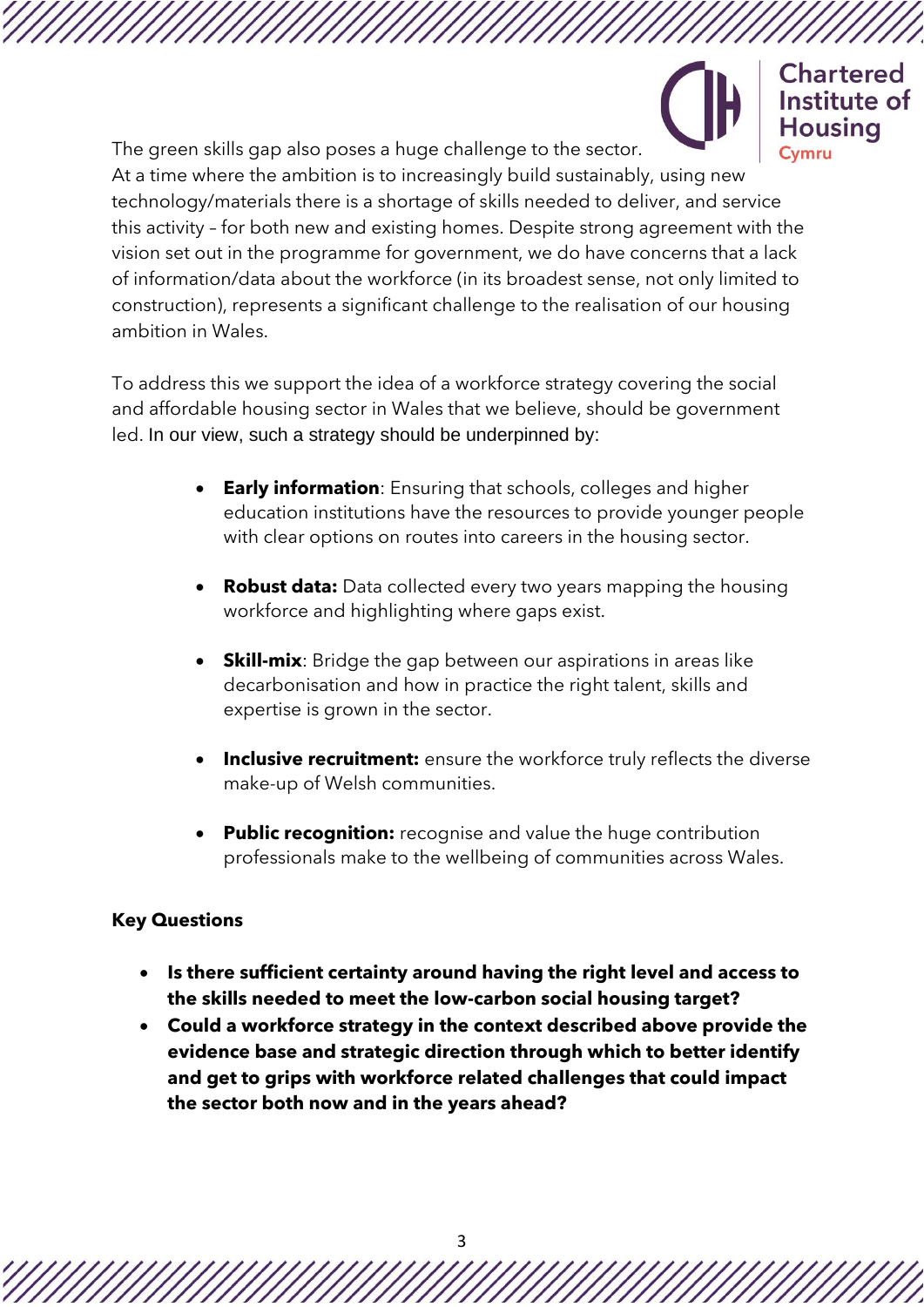### **Buildings that meet the climate challenge**



**Chartered** Institute of Housina Cvmru

The stark nature of the climate emergency has been brought into sharp contrast through the UK Climate Change Risk Assessment (CCRA3) and most recently through the Sixth Assessment Report by the UN Intergovernmental Panel on Climate Change. Both reports place in tangible terms what impact climate change will, to one extent or the other, have on the lives of every nation.

Climate change poses significant challenges for the housing sector including:

- How building materials will cope with the extremes of both hot and cold weather
- The impact of flooding and the need to improve and upgrade preventative measures at pace
- Changing energy use as the need to cool homes become on a par with heating homes – increasing financial pressure on families and changing the nature of fuel poverty

Action to mitigate and reduce the impact of climate change is clearly vital. Existing homes pose perhaps an even greater challenge than that of delivering futurehomes at pace and scale to the environmental and sustainability standards we aspire to as a sector. We know that 80% of the buildings we'll be using in 2050 have already been built. Decarbonisation of existing homes is therefore a fundamental part of the approach our members focus upon. But as organisations attempting to build homes at pace and scale, invest in communities, deliver a new fire safety regime and mitigate ongoing economic risks there is a real challenge around how this activity is funded over the longer-term. This funding issue is exacerbated further for private landlords, whose smaller property portfolios' will often mean that leveraging investment, accessing the right skills/advice etc. is not a straightforward process.

# **Key questions**

- **Are the buildings being built today going to be sufficiently resilient to coping/managing the impact of climate change of structures and households?**
- **How do we ensure inequalities between people living in different tenures do not become exacerbated as a result of the resources, expertise and capacity available to different landlords?**

### **Making places that meet our environmental ambitions**

Our members are not only involved in delivering and managing social, affordable and private rented homes across Wales, but are considerable investors and actors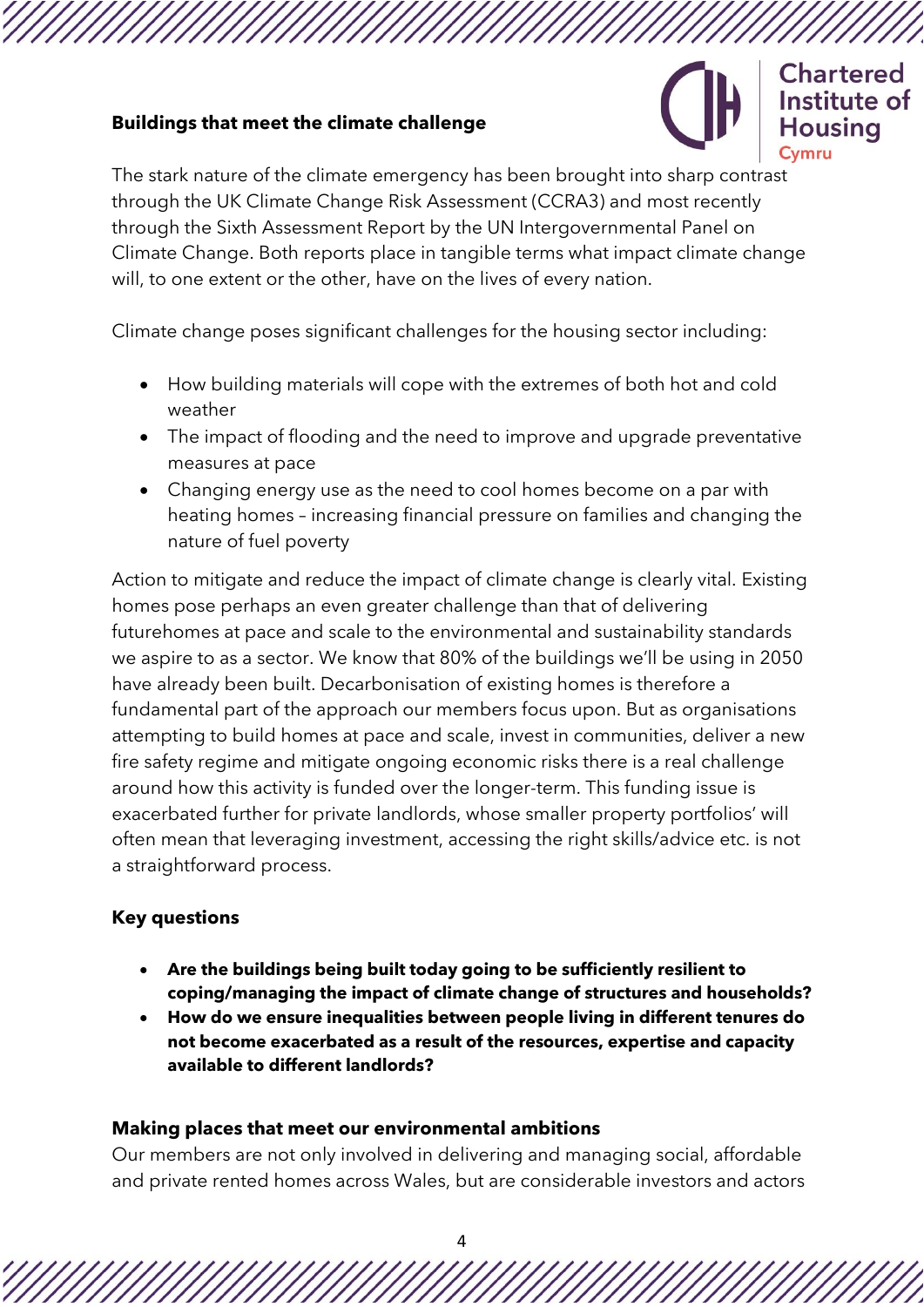in regenerating local areas for the benefit of communities, and active in designing developments that promote active travel,

**Chartered** Institute of Housina Cvmru

increase opportunities for social interaction and promote greater biodiversity.

We recognise however that given the housing density in many areas, particularly larger cities, and the reliance on car travel/road use there is a huge cross-sector effort needed to support aims in this area. To increase the potential for this to be realised we strongly support Welsh Government's own Placemaking Charter developed in partnership with the housing and built environment sectors promotes a focus on:

- People and Community that people are involved in proposals and design includes measures aimed at helping people across their lifespan
- Movement Walking, cycling and public transport are prioritised to limit and reduce the dependence on private vehicles (this contrasts with the current focus in the standard on car use)
- Public realm That streets have an identify through their design, link to other key spaces and promote interaction within communities
- Location Housing developments are planned to reduce the need for travel and offer local amenities to maintain and enhance people's well-being
- Mix of uses Places have a range of purposes which provide opportunities for community development and business growth
- Identity Valuing pre-existing distinctive qualities of places and the opportunities places have to support heritage, culture, language etc.

# **Key questions**

- **How do we elevate the importance of placemaking to put it on a par with that of (for example) building safety?**
- **How do we ensure that these principles are adopted in practice by anyone building new homes in Wales?**
- **What measures could help ensure that existing development benefit from the impact of these principles?**

# **About CIH**

The Chartered Institute of Housing (CIH) is the independent voice for housing and the home of professional standards. Our goal is simple – to provide housing professionals and their organisations with the advice, support, and knowledge they need to be brilliant. CIH is a registered charity and not-for-profit organisation. This means that the money we make is put back into the organisation and funds the activities we carry out to support the housing sector. We have a diverse